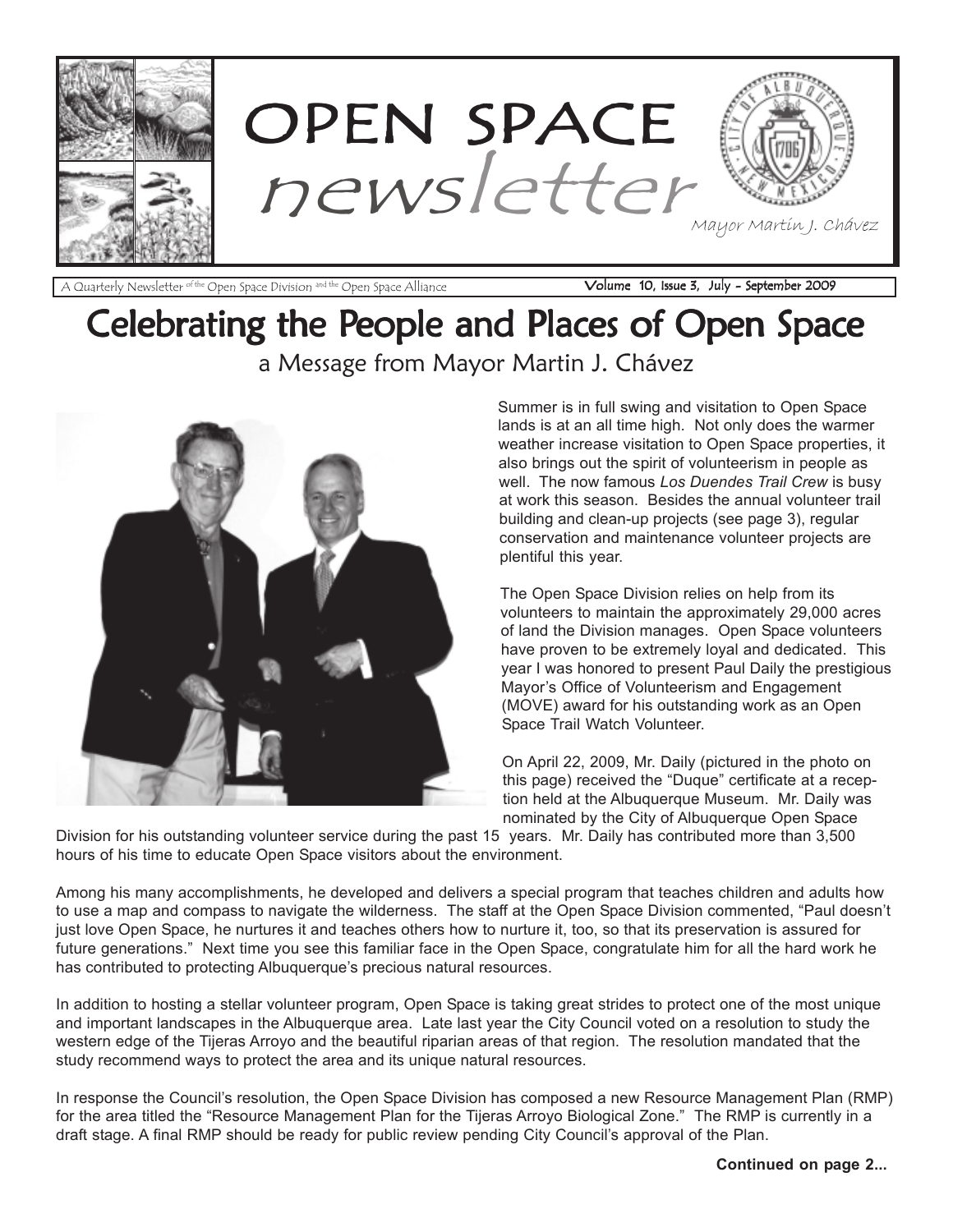### Celebrating.......continued from page 1

The RMP considers the Tijeras Arroyo between Kirtland Airforce Base and Carñuel and will lay the groundwork for protecting this zone. A Biological and Cultural Resource Survey was conducted prior to the creation of the RMP. Due to the presence of perennial water sources and riparian vegetation the western Tijeras Arroyo provides important habitat for a variety of animals including mountain lion, bobcat, raptors, and migratory and resident songbirds.

The Plan is unique in that it is the first area to receive a RMP where the properties are not entirely owned by the City of Albuquerque. In fact, only five of almost 50 parcels are owned by the City of Albuquerque. Thus, a key component of the Plan outlines priority parcels that should be acquired by the City for future management as well as culturally significant areas to preserve.

The Plan's overall objective is to preserve remaining native vegetation and wildlife habitat, restore native vegetation and wildlife habitat where feasible within the study area, and provide low-impact recreational opportunities to area residents.

As always, I encourage you to go explore the nearly 30,000 acres of Open Space land the City has to offer. The Open Space Division will have special engagements and programs throughout 2009 to celebrate with you during our 25th Anniversary. Visit the Open Space webpage often to learn about upcoming events and fun tours of your Open Space!

### Celebrate 25 Years of Open Space!

Our Silver Anniversary Event August  $8^{th}$ , 2009 from 9:00am - 5:00pm at the Open Space Visitor Center

### COST: FREE

WHERE: Open Space Visitor Center | 6500 Coors Blvd NW between Montaño and Paseo del Norte at the end of Bosque Meadows Rd.

Learn more about the Division and the varied lands we manage while taking in a festive environment of music, food, tours, workshops, and more at our beautiful Open Space Visitor Center. There will be activities for the whole family in addition to educational displays about the Division and its history.

Scheduled tours and activities include:

- Self-guided Bosque Tours
- Piedras Marcadas Pueblo Tour
- Farm Tours/Hay bale Rides
- Art Tables for the Kids
- Live Birds presented by Hawks Aloft
- Workshops on Gardening and Agriculture
- Live Music
- Food vendors
- Presentations by community members involved in early Open Space preservation

Call 897-8831 or see www.cabq.gov/open space for more details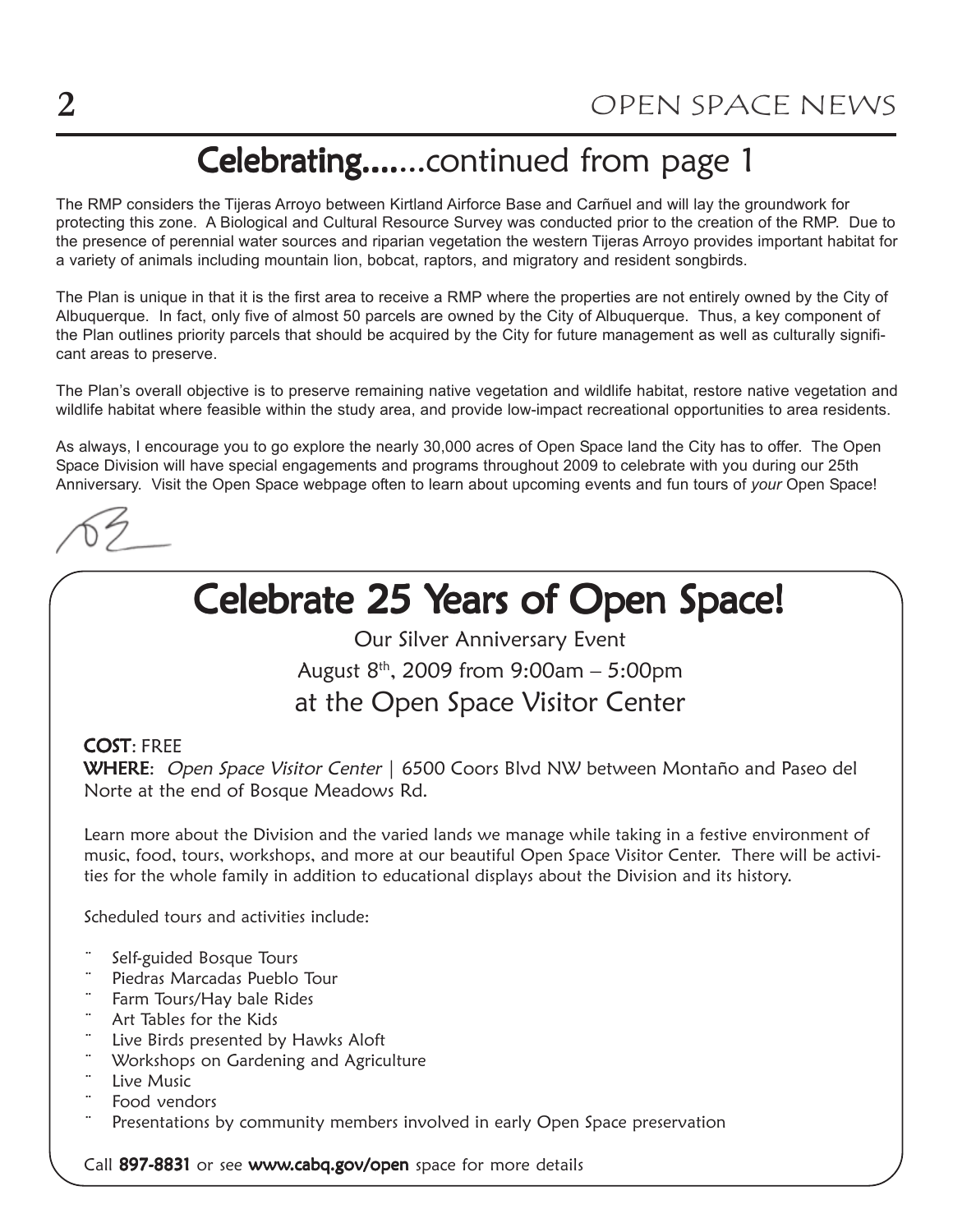### Summer Volunteer Events Wrapup!

~by Kent Swanson

We at the Open Space Division were very excited and appreciative of the high volunteer turnout for our two big summer annual volunteer events, National River Cleanup and National Trails Day!

### National River Cleanup

Despite the windy weather, the River Cleanup event was great fun and the volunteers came out in force this year. We had around 140 volunteers working at several locations along the river. Many of the volunteers floated in rafts provided by Kirtland Air Force Base Outdoor Recreation and collected trash from the islands and banks of the river. Many worked at the northeast side of the Central Avenue Bridge.

Overall, volunteers collected an estimated 900 pounds of garbage from the Bosque and river. The National Hispanic Cultural Center (NHCC) also organized their own cleanup with 9 NHCC docents,



volunteers and friends working around Bridge Blvd. They collected

15 FULL garbage bags and 2 tires from the NHCC Bosque area. The Bosque del Rio Neighborhood Association organized a cleanup near the Montano Bridge as well.



### National Trails Day

The attendance for the 17th Annual National Trails Day event that took place on June 6th exceeded all expectations and in fact broke a record! We had a great event with over 210 volunteers. We built trails, cleaned trash, removed graffiti, built picnic tables, and maintained hiking trails within the Sandia Foothills Open Space areas and the Sandia Mountain Wilderness. Mil Gracias go out to REI and the Forest Service for their invaluable contributions to this important event.

On that note, a big fat Duende Shout Out to our event sponsors!

REI, the Open Space Alliance, Whole Foods, Passages Church (formerly The Way Church), General Mills, Sports Systems, Trader Joe's, La Montanita Coop, Sophia's Place, Ezra's Place, the West Central Alliance of Neighbors (WeCAN), Starbucks, Sunflower Market, Satellite Coffee, Wolfe's Bagels, Frito Lay, 2 Wheel Drive, Friends of the Sandia Mountains, Rio Grande Community Farm, Los Poblanos Organics, and the City of Albuquerque Aquatics Division!

We couldn't have done it without you!

And a final thanks to all our volunteers! We love our volunteers and we thank you for every drop of sweat expended during these events! Thank you! Thank you! Thank you!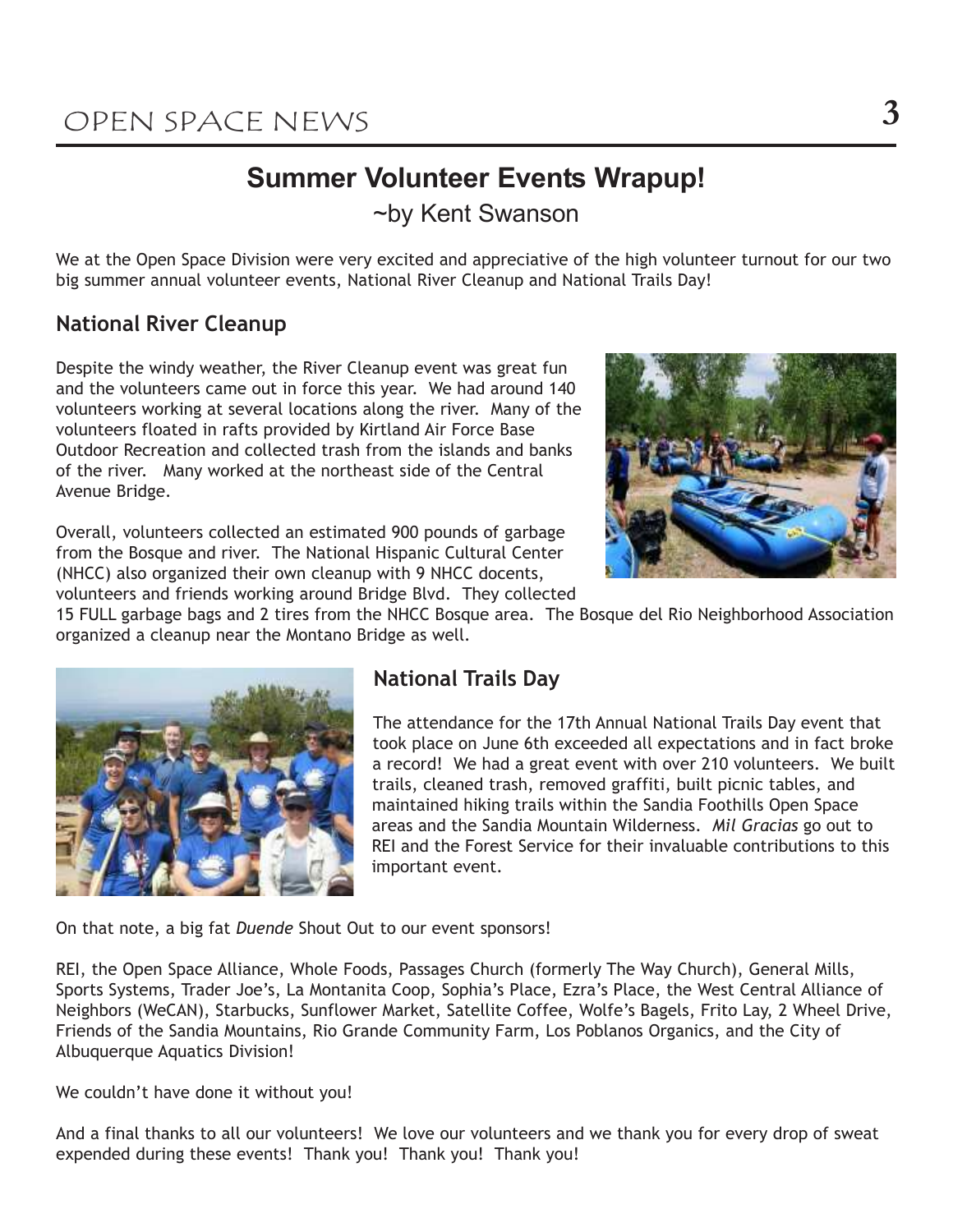### Attention Bosque Bird Watchers Sharing Some Wild Turkey in the Bosque

By Jim Sattler



Wild turkeys have been an important asset to Native Americans for thousands of years, providing food, feathers for blankets and bones for tools. However by 1930 the wild turkeys were almost extinct throughout the United States. Over the years there have been numerous reintroduction programs for the wild turkey, the most recent is underway at Sandia Pueblo.

The Sandia Pueblo Environmental Department has reintroduced Merriam's Turkey (Meleagris gallopavo merriami), which is one of three wild turkey species found in New Mexico, into the Bosque at their Pueblo. Biological Technician, Timothy Smith expects the turkeys to migrate beyond Sandia Pueblo boundaries and find their way to Rio Grande Valley State Park. The Open Space Division will be collaborating with Mr. Smith during the monitoring phase of this project.

Open Space volunteers are encouraged to help in this reintroduction project by reporting any turkey sightings to Mr. Smith at 867-4533, Monday – Friday, 8 – 5, or 934-8636 during weekends, or by email at tsmith@sandiapueblo.nsn.us

#### Please include the following information:

- Give a brief description of the bird including the gender, color of leg band, and number on leg band if you can see it.
- Is there a radio transmitter?
- The number of turkeys spotted
- Time of day.
- Location where spotted.

#### Please keep these items in mind:

- Do not feed these turkeys otherwise they will become dependant on humans.
- Do not bother turkeys in their roosting area.
- Please do not bother or handle baby turkeys (known as Poults).
- If possible please photograph any turkeys that are spotted.

### Here are some tips for identifying Merriam's Turkeys:

The males are larger than the females and have red heads. Some males have beards located about one to two inches from the bottom of their neck. The males also have a brighter and shinier coat than females. The color of the feathers will be red, purple, green, copper, bronze, and gold in the sunlight. The females will be duller in color and have a grayish color to their heads; the males will have a much brighter head and is also red in color. The radio transmitters are about one inch in diameter, with a two inch antenna. This will be attached to the back of the turkey or to the neck of the turkey.



### A big Duende "Thanks!" goes to Cheryl Newman and High Desert Bicycles for providing lunch to staff and volunteers during the trail building projects at the Golden Open Space.

Please call Jim Sattler at 452-5213 if you're interested in joining the famous Los Duendes Traild Building Crew!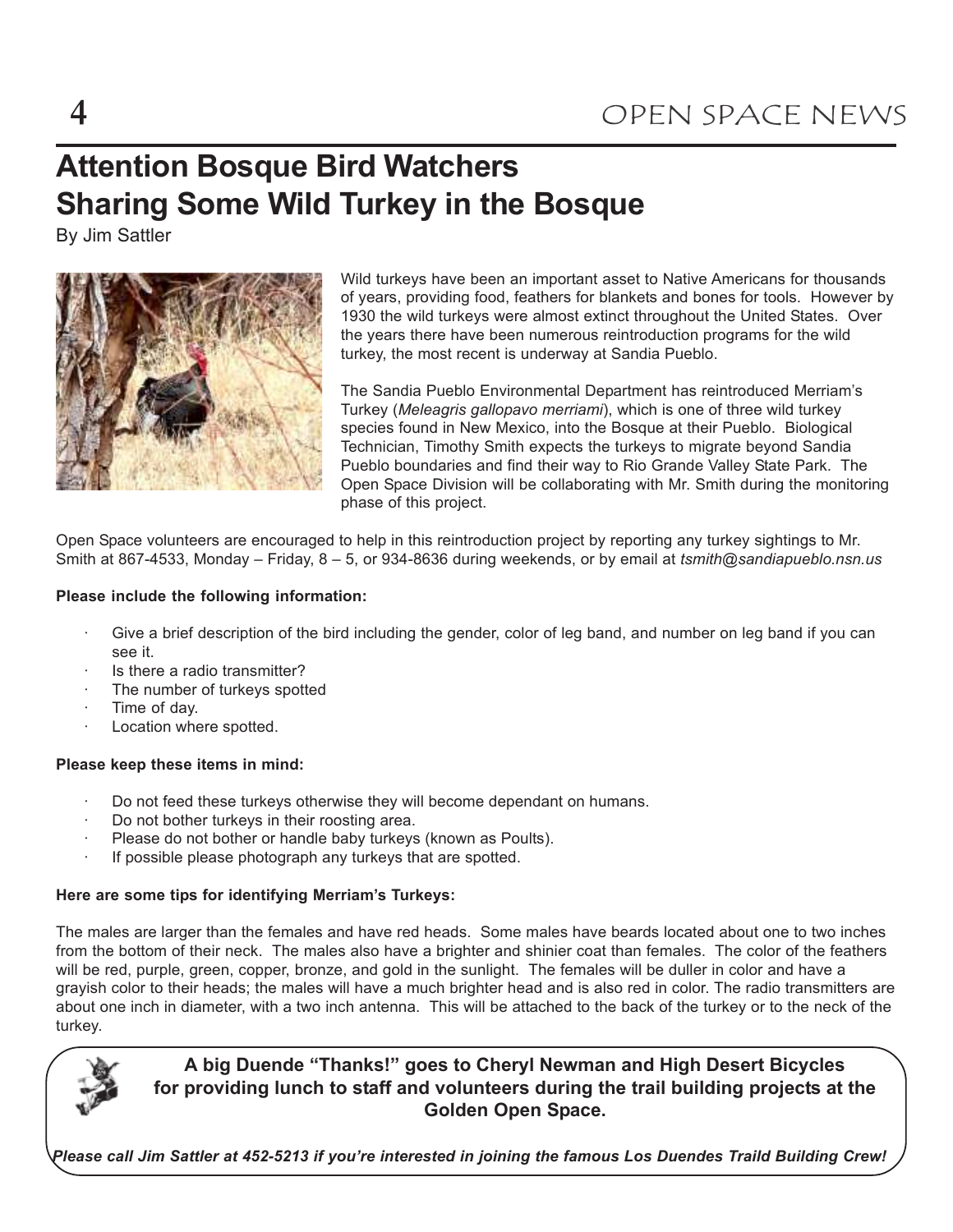## The 2nd Annual Urban Farm and Harvest Festival

When: September 19th, 2009 Where: Open Space Visitor Center 6500 Coors Rd. NW

Join us for a celebration of Urban Agricultural and Open Space! See www.cabq.gov/openspace or call 897-8831 for more information

We are currently seeking vendors for this event. There are a limited number of booths available for



- Small farmers
- ¨ Local food vendors
- Conservation and educational organizations working in agriculture
- Arts and crafts vendors

Please call 452-5216 or e-mail: kswanson@cabq.gov for information on how to sign up for a FREE booth. Spaces limited.

### Celebrate National Public Lands Day with our Annual Geocaching Event!



When: September 26th Location and times TBA

Geocaching replaces the parchment map with a **Global** Positioning Systems (GPS) unit to engage in a modern day treasure hunt. A GPS unit is a handheld device that communicates with satellites to identify its unique place on earth.

A geocacher places a cache at a particular spot, posts

the coordinates on a website and the game begins! Caches contain a logbook and often they have small gifts. But if you take something from the cache, you have to leave something in the cache.

The Geocache event is a great way to learn more about the sport. All experience levels are encouraged to attend. Please stay tuned for more details!

**Contact:** Erik Zsemlye with the Open Space Division at 452-5208, or by email at ezsemlye@cabq.gov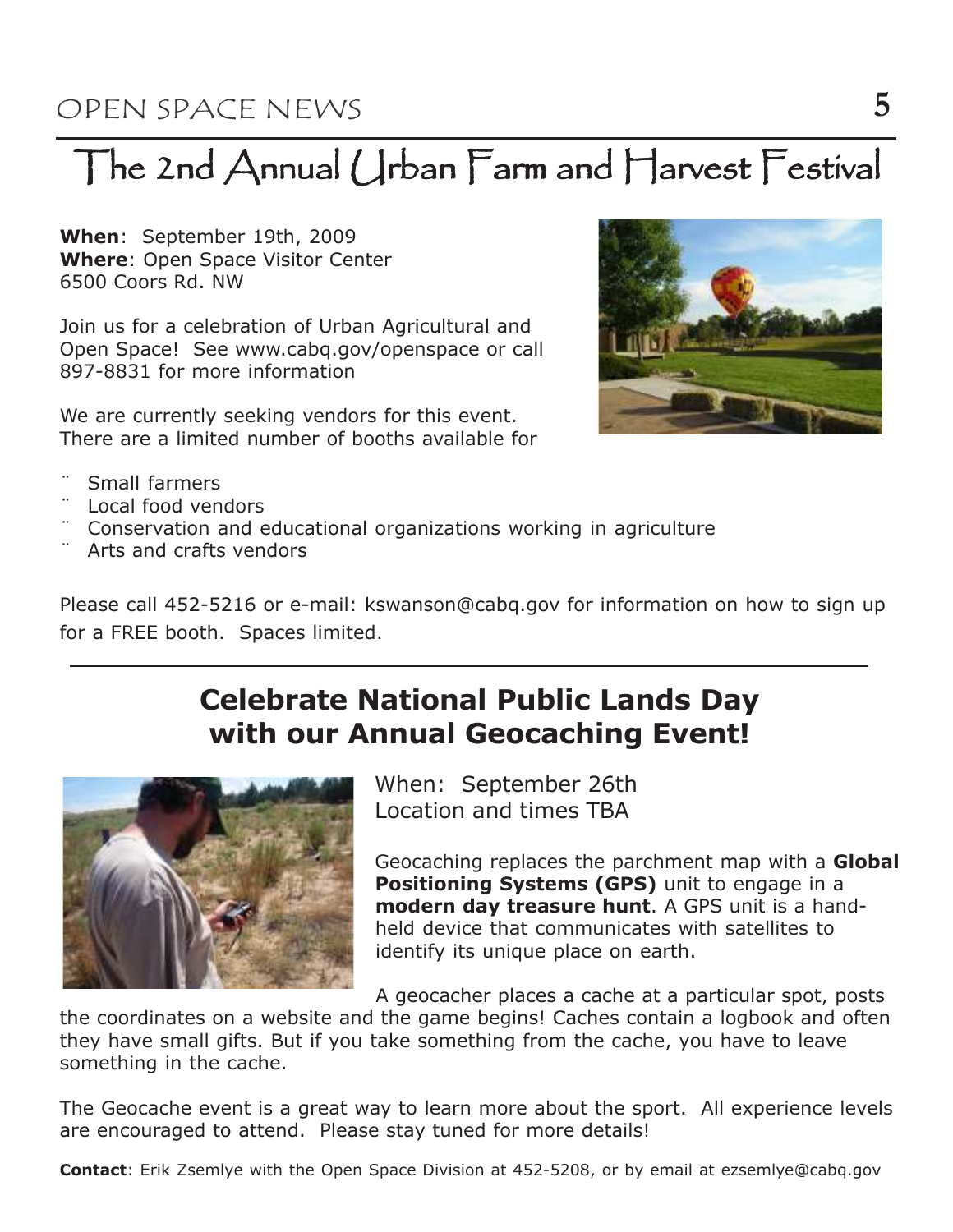# The Maze in the Maize is Coming!



The corn is growing and soon the design of a beautiful Monarch butterfuly will be cut into the corn field at Los Poblanos Fields Open Space for the adventuresome to wander.

#### Maze Dates and Hours:

Saturday, August 29, 2009 - Sunday, November 1, 2009. Grand Opening: Saturday, August 29th at 11:30 am.

The Maze is open Fridays from 6 - 9pm, Saturdays from 10am - 9pm, and Sundays from 11am - 6pm.

Holiday Hours: Labor Day, Sept. 7 - 10am- 6pm. Columbus Day, Oct. 12 - 10am- 6 pm

#### Special Days:

Moonlight Maze: September 4-5 and October 2-3 open sunset until 10:00 pm Haunted Maze: October 30 and 31st: open till Midnight

#### Entertainment:

Marimba in the Maze: Come hear the Kubatana Marimba Ensemble play beautiful music in the Maze. Date TBA

#### Tours:

Weekday tours for school, corporate, businesses, church and other groups available. Please see www.riograndefarm.org for reservation information or call the office at 345-4580.

#### Prices:

Adults (12 and older) \$7.00; Children (4-11) \$3.00; Children under 4 are free

#### Contact Info:

Mailing Address: 6804 4th Street NW, #114, Los Ranchos de Albuquerque, New Mexico 87107 Phone:(505) 345-4580, www.riograndefarm.org

#### E-mail: info@riograndefarm.org

#### Maze/Farm Location:

Vehicle access is west of 4th St on Montaño Rd. and north on Tierra Viva Rd. Parking is available in the gravel lot on the west side of Tierra Viva Rd.

The Maze is presented by Rio Grande Community Farm in collaboration with the Open Space Division.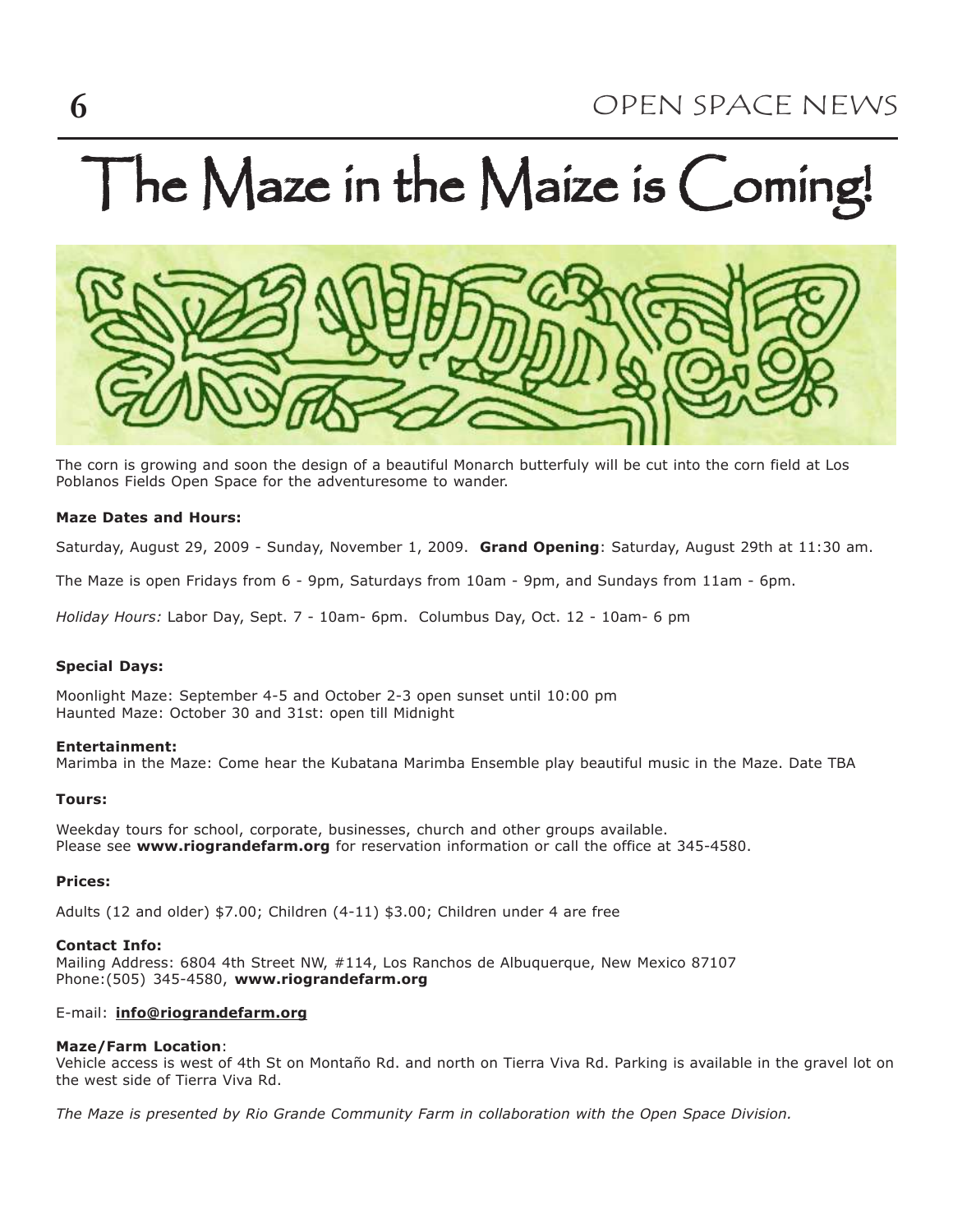### OPEN SPACE NEWS 7

### 2009 Summer Series Calendar

### Saturday Sunset Series

The Saturday Sunset Series will feature talks, demonstrations and shows by some of Albuquerque's best speakers, teachers and performers at the Elena Gallegos Picnic Area Amphitheater on Saturdays at 7:00pm. All Saturday Series programs take place at the Elena Gallegos Double Shelter Amphitheater and are free with a \$2.00 entry fee.

a a a a a a a a a a a a a a a a a a a a a a a a a a a a a a a a a a a a



### July 11th

J'Zamm Jazz Quartet – Music by Bonnie Schmader, Judy Green, Phil Green, and Bill Pommy

### July 18th

Stories of Wolves – An educational talk by Elke Duerr

### July 25th

CumuloNimbus – Musical performance of flutes, drums and storytelling

### August 1st

The White and Black Hat Guys – Stories of NM Lawmen and Outlaws by Mary Diecker

### August 8th

Open Space 25th Anniversary Party – An all day event with activities, talks, hikes and music at the Open Space Visitor Center.

### August 15th

Middle Eastern and Tahitian Dancing – Performances arranged by Maria Chavez

### August 22nd

Folk Music, Storytelling and Dance – An evening of ancient tales and original music on guitar, fiddle, and flute - Johanna and Scott Hongell-Darsee

### August 29th

Conservation and Care of Turtles and Tortoises – An educational talk and demonstration by the Rio Grande Turtle and Tortoise Club.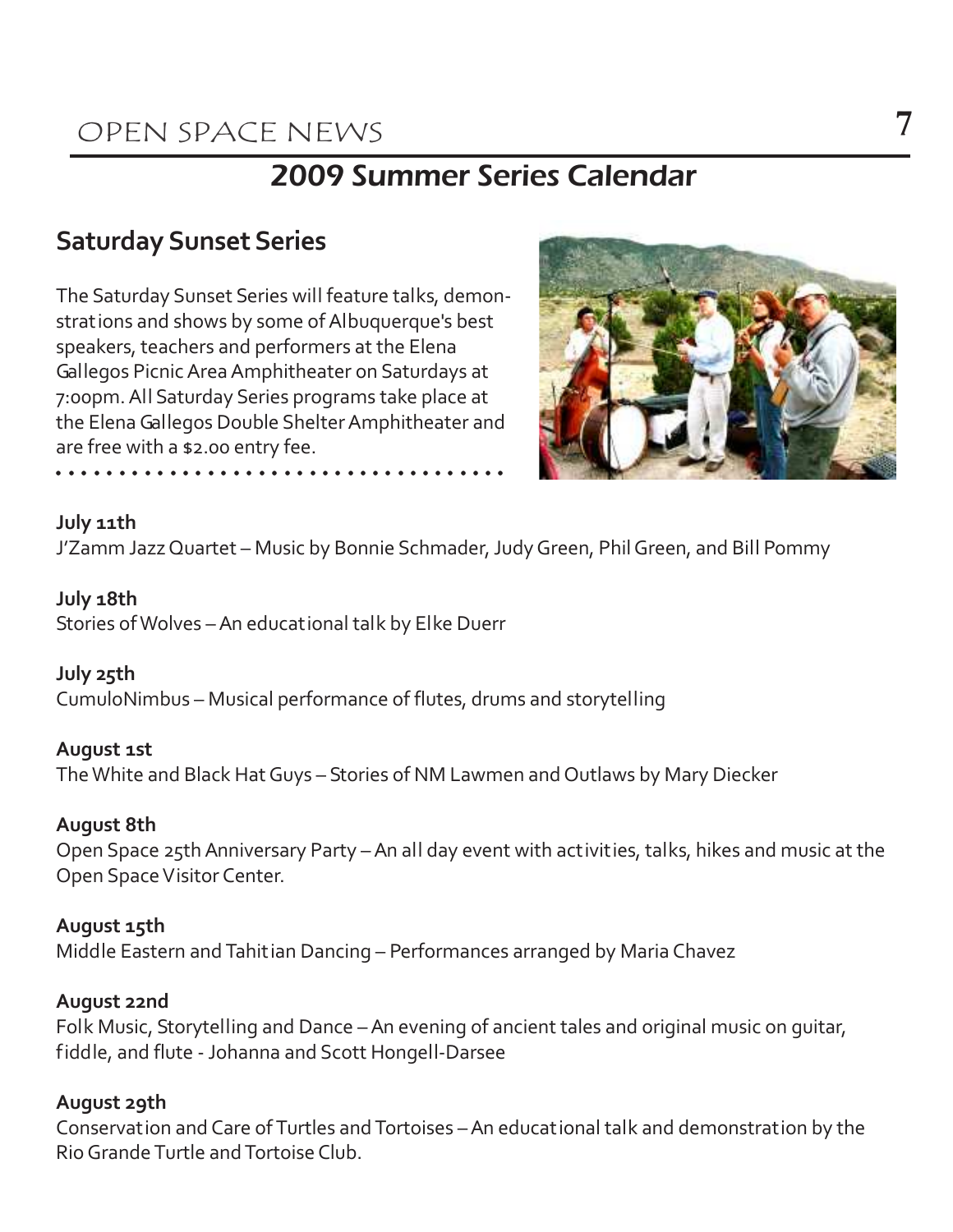### 2009 Summer Series Calendar continued....

### Sunday Hikes

From varied areas of Open Space. On Sundays, starting at 9:00 a.m., unless stated otherwise, knowledgeable guides and members of our community lead explorations and offer demonstrations in an assortment of fields and specialties. Our wish is to nudge you and your family to widen your horizons and begin a lifelong ritual of returning to your newly discovered favorite Open Spaces. Please call Bill Pentler at 452-5222 or email wpentler@cabq.gov for more information and to register if required for the hike. Directions and more information can also be found on www.cabq.gov/openspace

a a a a a a a a a a a a a a a a a a a a a a a a a a a a a a a a a a a a a a a a a a a a a a a a a a a a a a a a

### July 12th

Volcanoes and Geology – Larry Crumpler, NM Natural History Museum. Meet at the volcanoes in the Petroglyph National Monument for a 2 to 3 hour hike.

### July 19th

Awareness and Observation - Mike Bochnia, Survival Specialist. Meet at the Elena Gallegos Kiwanis Shelter for a 2 to 3 hour talk and demonstration. Pre-registration Required.

### July 26th

Family Mountain Bike Ride and Clinic - Chuck Malogoti. Meet at the Alameda Trailhead for a 2 hour session. Bring your bike and helmet for a light to medium ride.

#### August 2nd

Introduction to Tracking – Mike Bochnia, Survival Specialist. Meet at the Alameda Trailhead for a 2 to 3 hour instruction. Pre-registration Required.

#### August 9th

Forest Health in the Juan Thomas Open Space – Martin Martinez, Open Space Forester. Meet at 8:30 am for a strenuous hike to one of Open Spaces outlying areas. Bring water and whatever you need for a 2 to 3 hour hike. Pre-registration Required.

#### August 16th

An Introduction to Mountain Biking – Chris and Ann Stageman. Meet at the Elena Gallegos Double Shelter for a 2 to 3 hour session. Bring your bike, helmet, snack, and water. Gloves, patch kit and tubes recommended.

### August 23rd

Stories of the Placitas Open Space - Alexander Kurota, Archeologist. Meet at 8:30 am for a strenuous hike to one of Open Spaces outlying areas. Bring water and whatever you need for a 2 to 3 hour hike. Pre-registration Required.

#### August 30th

Interpretations of the Milne Open Space – John Peterson. Meet at 8:30 am for a strenuous hike to one of Open Spaces outlying areas. Bring water and whatever you need for a 2 to 3 hour hike. Pre-registration Required.

#### September 6th

Hound Hoedown: A Day of Pet Information and Events 11 am to 4 pm. Meet at the Open Space Visitor Center for an all day event with information, talks, and hikes involving Albuquerque's Animal Services, Animal Humane, and many others.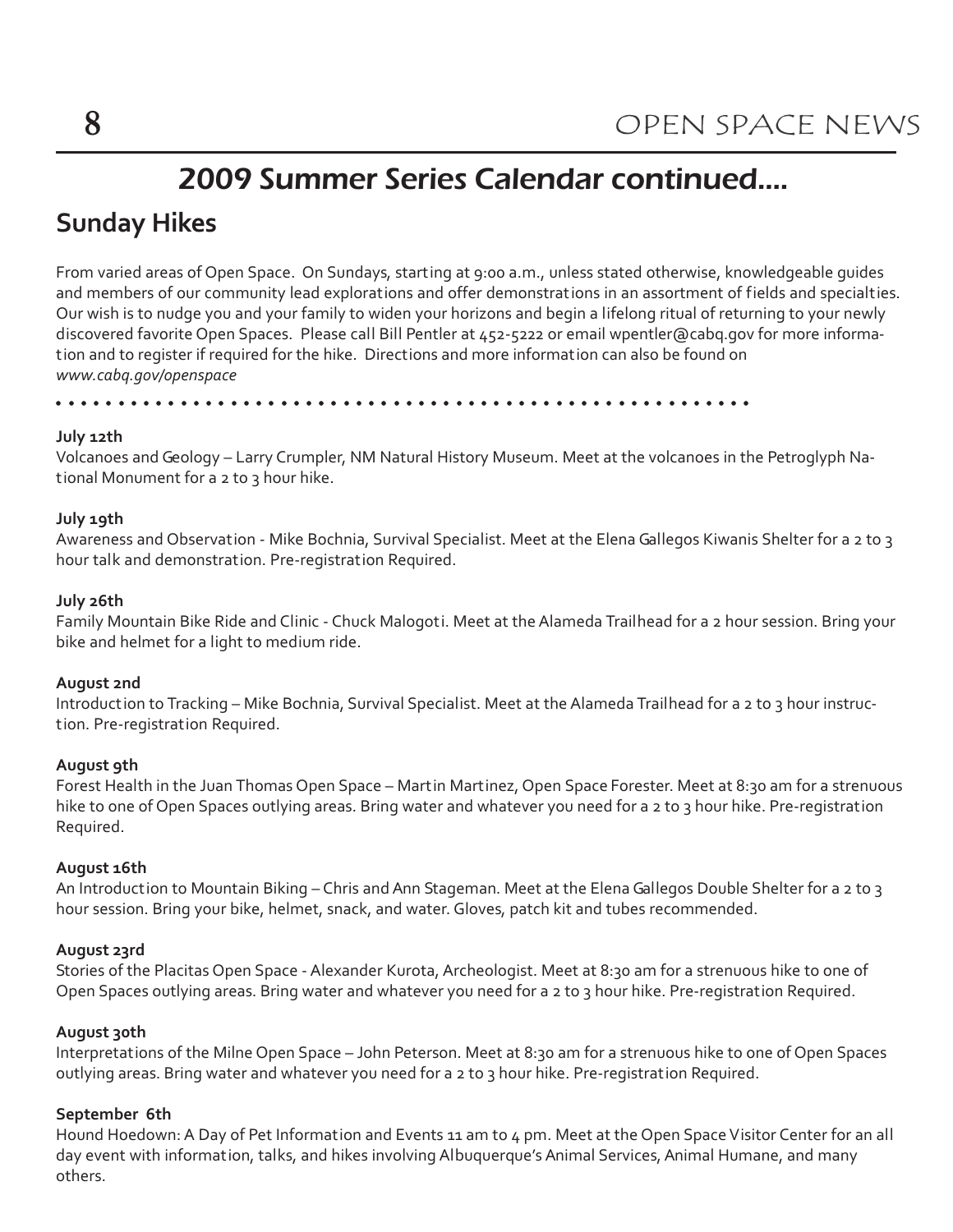### JULY 2009

ONGOING: FIRST SUNDAY OF THE MONTH, 7:30 AM. Guided Bosque Nature Walk. Open Space Visitor Center. A 1.5 hour guided walk into the riverside forest. Drinks and snacks after the hike provided by the Sunflower Market. FREE. Space is limited to 20 people, 7 years old and above. Call 897-8831 to register. Registration is recommended one month in advance.

ONGOING: Open Space Summer Series. See pages 7 and 8.

ONGOING: LAND/ART. Site Specific Installations and Gallery Exhibitions. Open Space Visitor Center. In the summer and fall of 2009 a group of New Mexico arts organizations will join together to present LAND/ART, exploring relationships of land, art and community through exhibitions, site-specific art works, a speakers series and culminating in a book. See www.landartnm.org for more information or call 897-8831.

Every Sunday, 9:00am-10:30am. Yoga with a View. Open Space Visitor Center. Yoga with instructor Jenny Dominque. \$15.00 donation. A portion of the donation benefits the Open Space Alliance. Call 897-8831 for more details.

July 11th and 12th. 9:30-noon. Stephen Ausherman, artist and author presents a film-making workshop. Open Space Visitor Center. Call 897-8831 for more details.

July 11th. 9:00am. LAND/ART NEW MEXICO 2009 Tour. Open Space Visitor Center. On this tour we will explore site-specific art works located near the Visitor Center. The tour will last approximately two hours. Please bring a hat, sunscreen, water, good walking shoes and a snack. Call 897-8831 for more details. Limit 20 people per tour. Registration required.

### AUGUST 2009

ONGOING: FIRST SUNDAY OF THE MONTH, 7:30 AM. Guided Bosque Nature Walk. See July listing.

Every Sunday, 9:00am-10:30am. Yoga with a View. Open Space Visitor Center. See July listing.

ONGOING: Open Space Summer Series. See pages 7 and 8.

ONGOING: LAND/ART. Site Specific Installations and Gallery Exhibitions. Open Space Visitor Center. See July listing.

August 15th. 9:00am. LAND/ART NEW MEXICO 2009 Tour. Open Space Visitor Center. See July listing. Call 897-8831 for more details.

Sunday, August 9. 1:00 to 6:00 pm. She Is An Astronomer. Open Space Visitor Center. A FREE Astronomy Special Event for Girls presented by the National Radio Astronomy Observatory-Very Large Array and The Albuquerque Astronomical Society in partnership with the City of Albuquerque's Open Space Division. Call 897-8831 for more details.

### SEPTEMBER 2009

ONGOING: FIRST SUNDAY OF THE MONTH, 7:30 AM. Guided Bosque Nature Walk. See July listing.

Every Sunday, 9:00am-10:30am. Yoga with a View. Open Space Visitor Center. See April listing.

ONGOING: Open Space Summer Series. See pages 7 and 8.

ONGOING: LAND/ART. Site Specific Installations and Gallery Exhibitions. Open Space Visitor Center. See July listing.

September 5th. 9:00am. LAND/ART NEW MEXICO 2009 Tour. Open Space Visitor Center. See July listing. Call 897-8831 for more details.

September 12 through October 29, 2009. 4th Annual Open Space: A View with Room Art E xhibition and Sale. Open Space Visitor Center. For more details call 505-897-8831 or email jrwillis@cabq.gov.

September 19th. 1:00pm-6:00pm. 2nd Annual Urban Farm and Harvest Festival. Open Space Visitor Center. Join us for a celebration of local agriculture and Open Space. Call 897-8831 for more details.

September 26th. National Public Lands Day Geocache Event. Location and times TBA. Use your GPS unit to find treasures and surprises in Open Space! See page 5 for more details.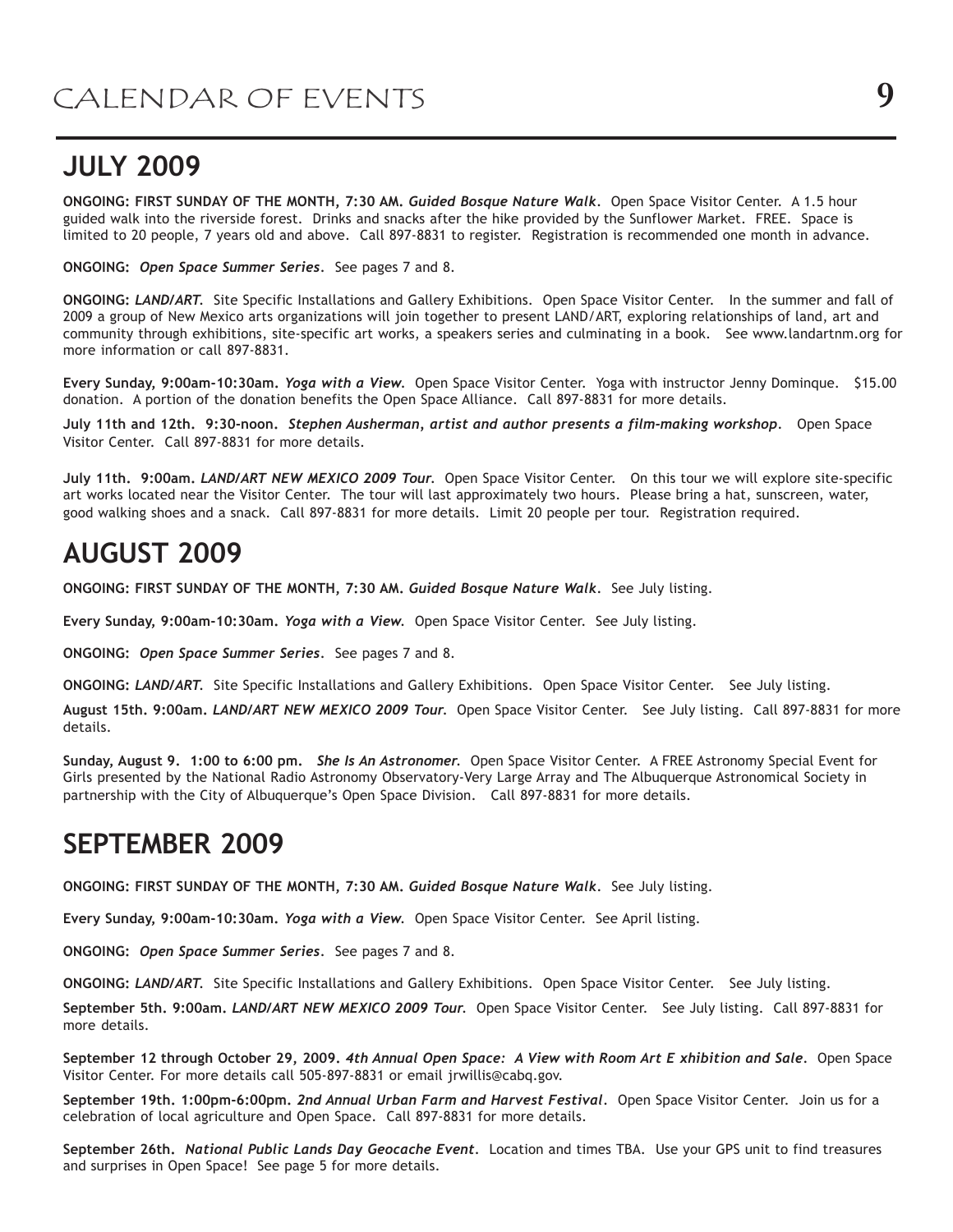### Open Space Operations Manager Chris Archuleta Retires



Chris Archuleta started working for the City of Albuquerque way back in 1987, and most of his tenure was spent with the Open Space Division.

He managed what is the nitty gritty backbone of the OSD, namely the fencing, roads, signs, gates, etc. Chris was a hard worker who was always willing to lend a hand to his coworkers.

His even temper and good nature made it a pleasure to work with him. Chris retired in 2008 and will be missed. Chris Tavasci replaces him as Operations Manager.

#### Plein Air Workshop Series at the Open Space Visitor's Center

Sep 8 – Thu, Sep 10. 9:30 am – 4 pm. Anita Louise West Presents: Any Medium En Plein Air Workshop. \$300

Sep 18 – Sun, Sep 20. 9 am – 4 pm. Bud Edmondson Presents: Watercolor En Plein Air \$325

Register online at www.pleinairpaintersnm.org or call 897-8831 for more information.

### April Foothills Spring Cleanup Highlights!

 a a a a a a a a a a a a aOn behalf of the Open Space Division, we would like to thank everyone who made the 2009 April Spring Cleanup in the Sandia Foothills such a success. Despite two wet and cold weekends, we were able to perform a

 a asignificant amount of

a a a a a aa

 a a a a a a a a a a a a a a a a a a a a a a a a a a a a a a a a a a a a a a.<br>. .<br>. .<br>• .<br>.

a a a a a a a a

.<br>. a aa

- aimportant conservation
- work in some of the most

popular and scenic public lands in the Albuquerque area.

A total of 206 volunteers participated in the event, with an average of 51 volunteers attending each Saturday in April. Volunteers worked on improving recreational trails, restoring eroding hillsides, removing graffiti, cleaning up trash, and removing dog waste (we estimate 100lbs of dog waste were cleaned up each weekend!)

Our volunteers included Boy Scout groups, churches, members of local businesses, and people of all ages. Our sponsors included 2 Wheel Drive, Stone Age Climbing Gym, Theobroma Chocolatier, Passage Community Church, Walmart, the Open Space Alliance, City Of Albuquerque Aquatics Division, and the BioPark Society.

In a growing city, volunteer stewardship of Major Public Open Space lands is becoming more important that ever. The results of this event show that the spirit of volunteerism is strong in the Albuquerque community.

#### NAME THAT TRASH CONTEST EXTENDED!

Remember the trash identification contest from the last newsletter? Well, unfortunately we didn't get enough entries to award the prize, so the contest has been extended until September 1st! The April-June newsletter with the contest info is still up on our website: www.cabq.gov/openspace. Click the Quarterly Newsletter link!

THE 4TH ANNUAL "A VIEW WITH ROOM PLEIN AIR ART EXHIBIT AND SALE" IS COMING!

WHEN: September 12 through October 29, 2009.

WHERE: Open Space Visitor Center.

For more details call 505-897-8831 or email jrwillis@cabq.gov.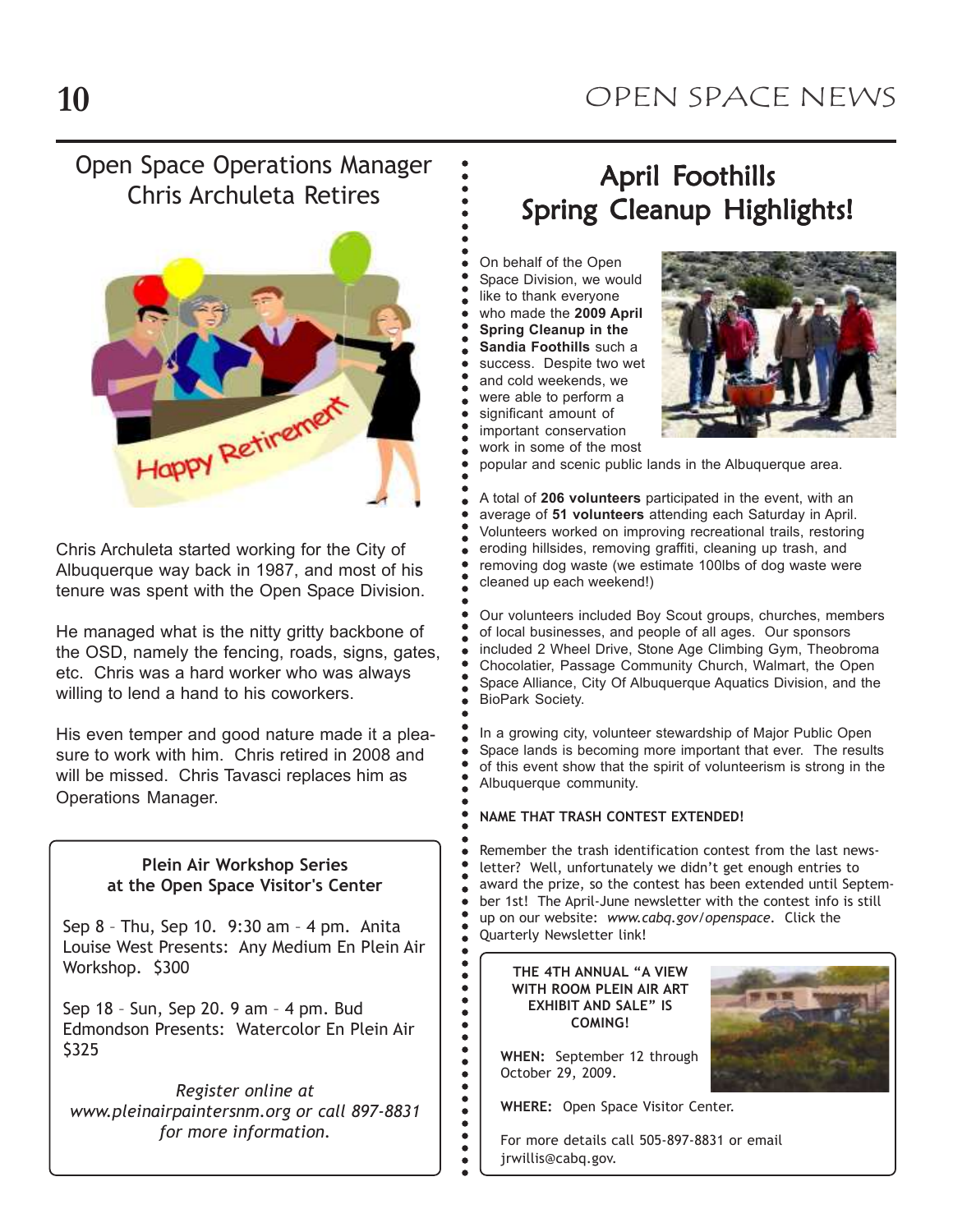### Open Space 25th Anniversary Trivia Part 3

- 1. Which Open Space facility was investigated for the presence of ghosts?
- 2. Which Open Space property was the site of extensive bean farming in the early 20th Century?

3. During 2008 which Open Space property was littered with hundreds of junk cars, husks of old helicopters and a twisted power line tower? Hint: It's not the West Mesa.

4. Which of the following animals was NOT at one time considered for the Open Space Division mascot? Bucky the Beaver, Prudence the Prairie Dog, Wild Hare (The Angry Trail Regulation Enforcing Rabbit), Guido the Rock Squirrel

5. Eccentric Texas Millionaire Stanley Marsh and creator of the famous roadside landmark the "Cadillac Ranch" owned which area now in the Petroglyph National Monument?

### TRIVIA ANSWERS:

- The Marsh Peninsula, purchased in 1977. 5.
	- 4. Guido the Rock Squirrel
- 3. Montessa Park during the filming of Terminator Salvation
	- **Semol nault 2.**
	- about the Administrative Offices

### Get involved in the Open Space Alliance today and contribute to the future of YOUR Open Space!

Your generous contribution to the Open Space Alliance supports OSA's mission of enhancing our quality of life through: heightening public awareness of Open Space lands; building and strengthening partnerships with groups who share Open Space values; promoting conservation, acquisition, and stewardship of Open Space lands; strengthening volunteerism and community outreach programs, and providing financial support.

For information about our current activities, contact Steve Hamp, OSA Board President, at shamp7@comcast.net, or 247-2523.

To join, please fill out the information and return the form with your check or money order.

|                                          |                                                                            | DATE: $\_\_ \_\_ \_\_ \_\_$                                     |
|------------------------------------------|----------------------------------------------------------------------------|-----------------------------------------------------------------|
| ADDRESS:                                 | ________________________                                                   |                                                                 |
| $C$ ITY:__ _ _ _ _ _ _ _ _ _ _ _ _ _ _ _ | State: _ _ _ _ _ _ _ _ _ _ _ _                                             | ZIP CODE:<br><u> 1999 – Alban II</u>                            |
|                                          | E-MAIL:                                                                    |                                                                 |
| <b>NEW MEMBER</b><br>( )<br>() RENEWAL   | $( )$ \$15 STUDENT (18 & UNDER) / SENIOR<br>\$20 INDIVIDUAL<br>\$30 FAMILY | \$250 SUSTAINING<br>\$500 CORPORATE<br>$( )$ \$1000 LIFE MEMBER |

MAKE CHECKS PAYABLE TO: Open Space Alliance, P.O. Box 91265, Albuquerque, NM 87199